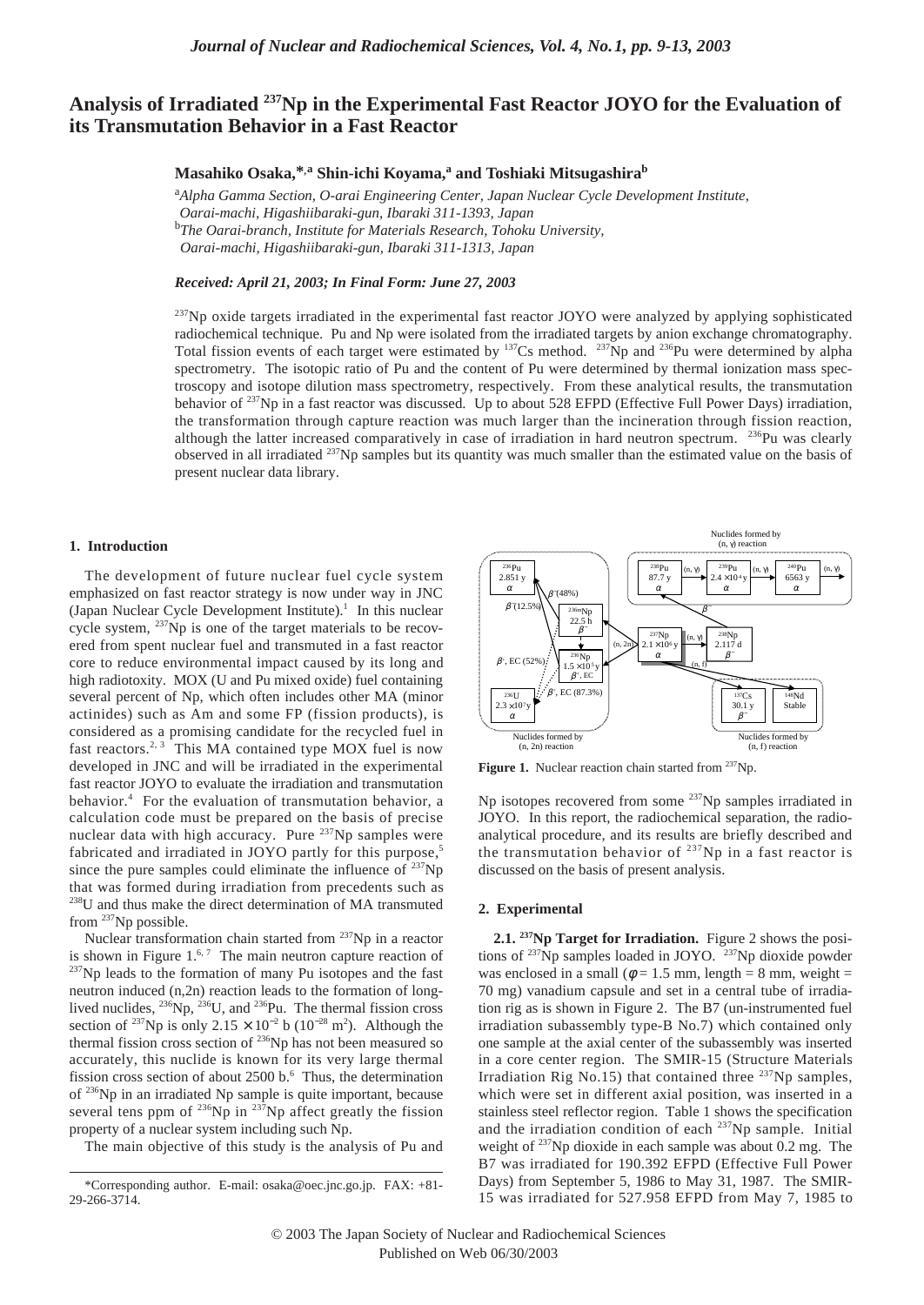

Figure 2. Loaded position of <sup>237</sup>Np sample in JOYO reactor.

**TABLE 1: Specification and Irradiation Condition of 237Np Sample**

| Assembly  | Sample<br>No. | Total<br>fluence<br>(n/m <sup>2</sup> ) | Axial<br>position*<br>(D.F.P.B. mm) | Initial weight Number of<br>of $NpO2$<br>$(\mu g)$ | initial<br>$237$ Np atoms |
|-----------|---------------|-----------------------------------------|-------------------------------------|----------------------------------------------------|---------------------------|
|           | U             | $9.3 \times 10^{26}$                    | 840                                 | 184                                                | $4.12 \times 10^{17}$     |
| $SMIR-15$ | $\mathcal{C}$ | $7.9 \times 19^{26}$                    | 573                                 | 186                                                | $4.16 \times 10^{17}$     |
|           |               | $3.2 \times 10^{26}$                    | 240                                 | 187                                                | $4.18 \times 10^{17}$     |
| B7        | C             | $5.5 \times 10^{26}$                    | 775                                 | 192.5                                              | $4.31 \times 10^{17}$     |
|           |               |                                         |                                     |                                                    |                           |

\*Distance from core bottom, Axial center: D.F.P.B.=775mm

February 1, 1989. Fast neutron fluence (E>0.1 MeV) for the sample at the axial center of the SMIR-15 was reported to be  $7.9 \times 10^{26}$  n/m<sup>2</sup>.

**2.2. Preliminary Estimation of Actinide Nuclides and Fission Products Formed in Each Sample.** In order to see the actinide nuclides that were formed by neutron capture reaction and to design the analysis plan, the preliminary estimation of transformation and fission was carried out by using ORIGEN2 code.8 Results are summarized in Table 2.

As shown in Table 2, each sample was expected to contain a considerable amount of  $^{238}Pu$ ,  $^{239}Pu$ ,  $^{241}Pu$ , and  $^{242}Pu$ . The isotopic composition of Pu was determined by thermal ionization mass spectrometry (TIMS) and used for evaluating the neutron capture reaction rate. In order to determine the total Pu content in an irradiated sample, isotope dilution mass spectroscopic technique was applied by using <sup>242</sup>Pu standard spike.

For the evaluation of total fission events in an irradiated sample,  $^{137}Cs$  and  $^{148}Nd$  monitoring method<sup>9</sup> are well established and used widely. <sup>148</sup>Nd method seems to be better than <sup>137</sup>Cs method in terms of accuracy. However, the amount of <sup>148</sup>Nd seems too small (about 80 ng at maximum) to analyze it by TIMS. Thus, 137Cs method was selected for the estimation of total fission events.

236Np and 236mNp may become key nuclides for future nuclear transformation system including 237Np. As described later, the direct determination of 236Np was not successful for present analytical samples. Thus,  $^{236}$ Pu was determined by alpha spectrometry and the result was used for the evaluation of effective  $^{237}Np(n,2n)^{236m}Np$  cross section.



Figure 3. Flow sheet for chemical separation of irradiated <sup>237</sup>Np sample.

#### **2.3. Experimental Procedure**

*2.3.1. Chemical Separation.* In order to avoid the loss of analytical samples and to prepare the sample stock solution, a vanadium capsule together with the irradiated  $^{237}$ Np oxide was dissolved directly in an  $8 \text{ M } (\text{mol/dm}^3)$  nitric acid solution by adding small quantity of hydrofluoric acid. A 0.1 mL aliquot of the sample stock solution was taken for gamma-ray spectrometry to determine  $137Cs$ . The chemical separation procedure is shown in Figure 3, which is principally the same, except the existence of vanadium, to that successfully applied to the analysis of Np and Pu in irradiated MOX fuel. $10$  One mL of the sample stock solution was taken for actinides analysis. After the addition of <sup>239</sup>Np tracer, which was milked from 243Am standard solution, the sample was dried up by gentle heating. The residue was dissolved in 1.5 mL of 8 M  $HNO<sub>3</sub>$  solution that contained a small quantity of  $H<sub>2</sub>O<sub>2</sub>$  for the valence adjustment of Np and Pu to their tetravalent state and vanadium to its pentavalent state. Then, the solution was loaded into a small polypropylene tube column filled with 2 mL of Muromac 1x8 200~400 mesh (5 cm in column length). Np(IV) and Pu(IV) were adsorbed at the top of the column and the major fraction of fission products including rare earth elements and V(V) was eluted out from the column by washing with 30 mL of 8 M HNO<sub>3</sub>. Then, the Pu fraction was eluted out from the column by washing with 60 mL of a mixed solution of 0.1 M NH4I and 12 M HCl. Washing with 30 mL of 0.1 M HCl eluted out the Np fraction finally.

For the isotope dilution analysis of Pu, <sup>242</sup>Pu was spiked into the sample stock solution before the first dry up process of the present separation scheme.

In order to eliminate the interference of Pu on alpha spectrometry of Np, the separation of Pu from Np fraction was repeated twice to get the Np fraction pure enough for alpha spectrometry.

All chemical procedures were carried out in the airtight glove box settled in the Alpha-Gamma Facility (AGF) of Oarai Engineering Center of JNC.

**TABLE 2: Number of Atoms for Each Nuclide in Irradiated 237Np Calculated Preliminarily by ORIGEN2 Code8**

| Assembly $\frac{\text{Sample}}{\text{No}}$ $^{237}\text{Np}$ |  | $^{238}$ Pu | $^{239}Pu$ | $^{240}P_{11}$                                                                                                | $^{241}Pu$ | $242$ Pu | $^{241}$ Am Am.Cm <sup>*</sup> ) $^{236}$ Pu | $^{236}$ Nn | $^{137}Cs$ | $^{148}Nd$ |
|--------------------------------------------------------------|--|-------------|------------|---------------------------------------------------------------------------------------------------------------|------------|----------|----------------------------------------------|-------------|------------|------------|
|                                                              |  |             |            | U 3.60E+17 9.40E+16 5.50E+15 2.10E+14 9.50E+12 1.60E+11 3.60E+11 1.40E+10 4.50E+12 5.30E+12 1.20E+15 3.40E+14 |            |          |                                              |             |            |            |
| SMIR <sub>15</sub>                                           |  |             |            | C 3.80E+17 8.80E+16 4.60E+15 1.60E+14 6.40E+12 9.70E+10 2.40E+11 8.40E+09 3.90E+12 4.50E+12 1.00E+15 2.70E+14 |            |          |                                              |             |            |            |
|                                                              |  |             |            | L 3.70E+17 1.10E+17 5.30E+15 2.60E+14 1.70E+13 3.30E+11 6.40E+11 2.60E+10 1.50E+12 1.90E+12 4.30E+14 1.20E+14 |            |          |                                              |             |            |            |
| B7                                                           |  |             |            | C 4.60E+17 2.90E+16 5.40E+14 3.60E+12 2.00E+10 8.70E+07 1.30E+08 2.20E+06 4.70E+12 3.70E+12 8.10E+14 2.20E+14 |            |          |                                              |             |            |            |

\*Summation of isotopes of Am (except 241Am) and Cm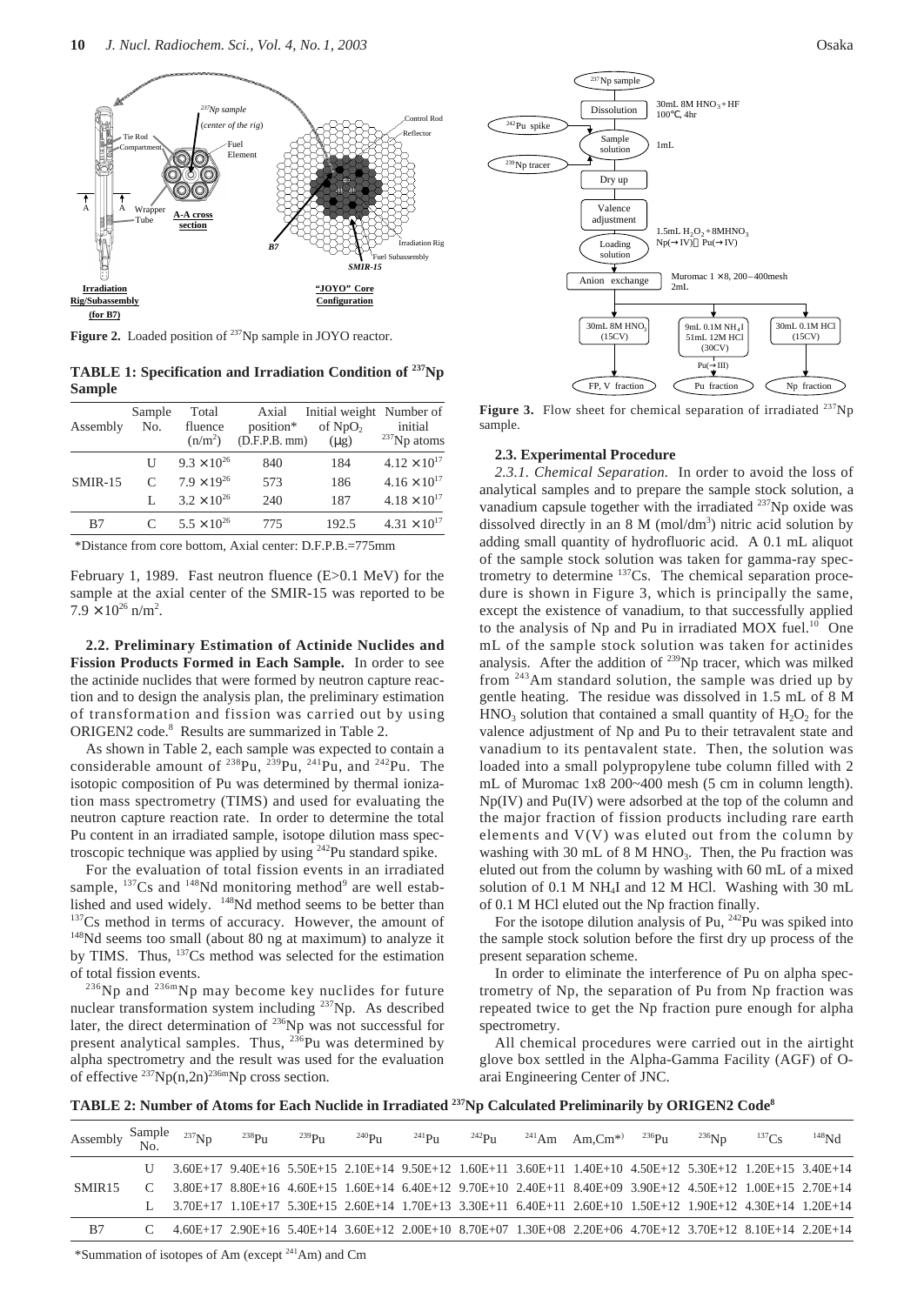*2.3.2. Alpha and Gamma-Ray Spectrometry.* A multichannel pulse height analysis system, ORTEC Model 7800- 8B2, was used to accumulate and analyze alpha or gamma-ray spectra. A silicon detector, ORTEC Model BA-017-200-300, and a planar high purity germanium detector, ORTEC Model GLP-16195/10-P, were used to take alpha and gamma-ray spectra, respectively.

*2.3.3. Mass Spectrometry.* A surface ionization mass spectrometer, Finigan Mat model MAT262 equipped with photon multiplier type detector and a six-channel Faraday cup detector was used for isotope analysis of Pu.

## **3. Results and Evaluation of Transmutation Behavior**

Figure 4 shows an example of alpha spectrum of an isolated Np fraction. The alpha peaks of  $^{237}$ Np are well separated from those of Pu isotopes. Figure 5 illustrates the observation of <sup>236</sup>Pu in an alpha spectrum of Pu fraction. Table 3 summarized the present analytical results expressed as the number of atoms for each nuclide in all samples. The figures in parentheses are relative errors (%) of  $1\sigma$  criteria. Attempt to observe <sup>236</sup>Np by mass spectrometry was not successful. Thus, the data for <sup>236</sup>Np given in Table 3 were derived from the detection limit of mass spectrometry.



Figure 4. An example of alpha-spectra of isolated Np fraction.



**Figure 5.** Alpha-spectrum of Pu fraction.

**TABLE 3: Analytical Results of Irradiated 237Np Sample**

For the evaluation of transmutation behavior, the effective cross section data set is needed for capture and fission reaction of every actinide nuclides tabulated in Table 2. But, as is shown in Figure 2, the present irradiation assembly was quite complicated and heterogeneous. We have only limited information about the nuclides that undergo capture and fission reaction, namely <sup>237</sup>Np, <sup>238</sup>Pu, <sup>239</sup>Pu, <sup>240</sup>Pu, <sup>241</sup>Pu, and <sup>242</sup>Pu. Thus, we selected rough proximate approach to evaluate the transmutation behavior from the present experimental data.

Total fission events were estimated by  $N_f = 0.5 \times N_{C_5137}/$ EFY, where  $N_{Cs137}$  is the number of <sup>137</sup>Cs atoms and EFY is effective fission yields. The effective fission yields are calculated by  $EFY = \sum N_i \times FY_i / \sum N_i$ , where *N<sub>i</sub>* is the number of atoms for nuclide *i* at the end of irradiation and FY*<sup>i</sup>* is the fission yield of 137 mass from nuclide *i*. This assumption does not introduce so much error to the evaluated total fission events, because the fission yield values for mass 137 from  $^{237}$ Np,  $^{238}$ Pu,  $^{239}$ Pu,  $^{240}$ Pu,  $^{241}$ Pu, and  $^{242}$ Pu do not change so significantly.

The contribution of capture reaction was evaluated from the summation of all Pu atoms. In order to estimate the contribution of fast neutron reaction  $237Np(n,2n)$ <sup>236m</sup>Np, it was assumed that all the  $^{236m}$ Np decayed to  $^{236}$ Pu without any reaction loss and the 236Pu was produced uniquely through this pass, i.e., the production from <sup>236</sup>Np was ignored. These assumptions for the production of 236Pu are appropriate because the life of <sup>236m</sup>Np is very short ( $T_{1/2}$  = 22.5 h) and that of <sup>236</sup>Np is quite long  $(T_{1/2} = 1500 \text{ y})$ . Figure 6 shows the procedure for the evaluation of effective cross section of  $237Np(n,2n)^{236m}Np$ . The reaction yield of  $^{236}Pu$  (*C*) was estimated by using trial effective 1-group cross section for  $237Np(n,2n)236mNp$  reaction. The first trial 1-group cross section was calculated using 7-group of energy-dependent neutron flux and effective cross sections used in the MAGI code developed for the operation and management of JOYO.<sup>11</sup> The estimated yield of  $^{236}$ Pu was



**Figure 6.** Procedure for the estimation of effective  $^{237}Np(n,2n)^{236m}Np$ cross section.

| Assembly  | Sample No. Initial $^{237}$ Np atoms | $^{237}$ Np        | $^{238}P_{11}$     | $^{239}P_{11}$   | $^{240}P_{11}$     |  |
|-----------|--------------------------------------|--------------------|--------------------|------------------|--------------------|--|
|           | $4.12E+17$                           | $3.41E+17$ $(1.4)$ | $5.99E+16$ (2.8)   | $2.38E+15$ (2.8) | $6.59E+13$ $(2.8)$ |  |
| $SMIR-15$ | $4.16E+17$                           | $3.23E+17$ (1.8)   | $6.17E+16$ $(2.8)$ | $2.57E+15$ (2.8) | $6.85E+13$ $(2.8)$ |  |
|           | $4.18E+17$                           | $3.14E+17$ $(1.2)$ | $9.77E+16$ (2.8)   | $5.86E+15$ (2.8) | $2.48E+14$ (2.8)   |  |
| B7        | $4.31E+17$                           | $3.85E+17$ (2.2)   | $2.36E+16$ (2.3)   | $3.68E+14$ (2.2) | $9.32E+12$ (2.2)   |  |
|           |                                      |                    |                    |                  |                    |  |

| Assembly  | Sample No. | $^{241}P_{11}$   | $^{242}P_{11}$                   | $^{137}$ Cs        | $^{236}P_{11}$     | $^{236}$ Np    |
|-----------|------------|------------------|----------------------------------|--------------------|--------------------|----------------|
|           |            | $2.70E+12$ (7.1) | $5.21E+12$ (4.9)                 | $7.88E+14$ (5.1)   | $4.71E+11$ $(4.2)$ | $<$ 3.99E+12   |
| $SMIR-15$ |            | $2.20E+12$ (8.1) | N.D.<br>$\overline{\phantom{0}}$ | $7.31E+14$ (5.1)   | $4.07E+11$ $(5.0)$ | $<$ 4.99E+12   |
|           |            | $3.32E+13$ (2.9) | N.D.<br>$\equiv$                 | $1.60E+14$ (5.2)   | $7.31E+10$ (6.1)   | $< 4.07E + 12$ |
| B7        |            | $2.26E+12$ (2.2) | $2.55E+12$ (2.2)                 | $5.04E+14$ $(5.1)$ | $1.23E+12$ (3.8)   | $2.32E+12$     |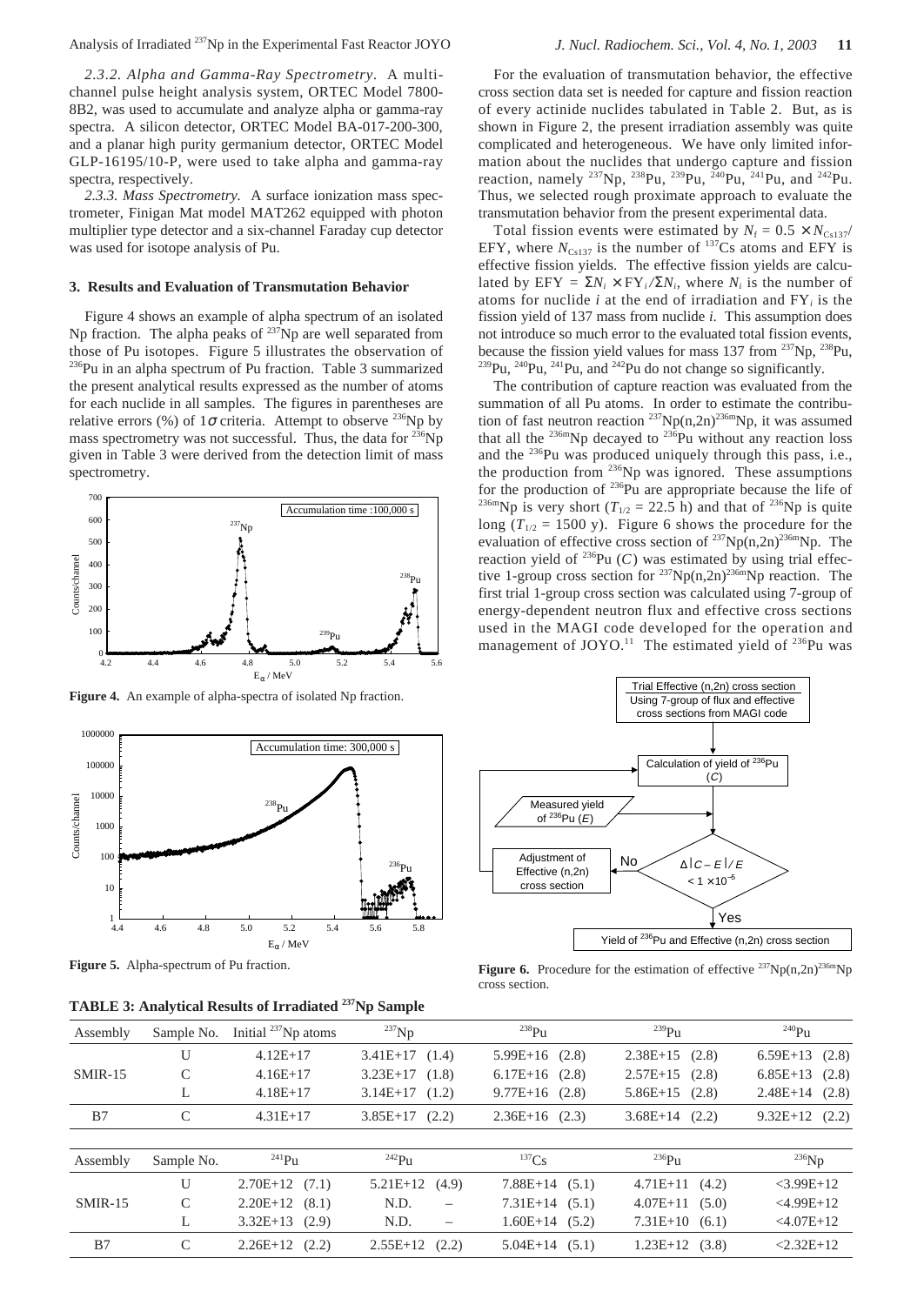**TABLE 4: Calculated Results of Relative Contribution of Each Reaction Mode**

| Assembly  | Sample No. | Atomic balance <sup>*1)</sup> | Contribution of specified reaction mode(%) <sup><math>*^{2}</math>)</sup> |                |                |                         |        |                  |  |  |
|-----------|------------|-------------------------------|---------------------------------------------------------------------------|----------------|----------------|-------------------------|--------|------------------|--|--|
|           |            | Meas./qualified               |                                                                           |                | <b>Fission</b> | Capture                 | (n,2n) | Total            |  |  |
|           |            | $1.02 + 0.04$                 | $3.58 + 0.20$                                                             | $15.52 + 0.46$ |                | $(3.47\pm0.15)E-04$     |        | $19.1 \pm 0.50$  |  |  |
| $SMIR-15$ |            | $0.97+0.04$                   | $3.46 + 0.20$                                                             | $16.67+0.51$   |                | $(3.24 \pm 0.17)E-04$   |        | $20.13+0.55$     |  |  |
|           | н.         | $1.02 + 0.03$                 | $0.72 + 0.04$                                                             | $25.51 + 0.73$ |                | $(4.72 \pm 0.24)E - 05$ |        | $26.23 \pm 0.74$ |  |  |
| B7        |            | $0.98 + 0.06$                 | $2.33+0.15$                                                               | $6.1 + 0.18$   |                | $(6.95 \pm 0.16)E - 04$ |        | $8.43 \pm 0.23$  |  |  |

\*1) Initial <sup>237</sup>Np atoms/(Residual <sup>237</sup>Np atoms + total Pu atoms + total fission events)

\*2) Based on the number of the sum of residual 237Np atoms, total Pu atoms and total fission events

compared with the measured yield (*E*). The estimation of effective 1-group cross section was repeated by adjusting mainly the energy dependent neutron flux until  $\Delta$  *C–E* /*E* reached to 10<sup>−</sup><sup>5</sup> . The results of the evaluation of each reaction mode are summarized in Table 4.

## **4. Discussion**

The summation of residual <sup>237</sup>Np atoms, total Pu atoms, and total fission events should be approximately equal to the initial number of <sup>237</sup>Np atoms. The ratio of the summation and the number of initial  $^{237}$ Np atoms is given also in Table 4. As is clear in Table 4, the ratios are 0.97~1.02. This fact indicates that the present radiochemical analysis was carried out quite accurately and the rough approximation on the estimation for the contribution of capture reaction does not introduce so large error, i.e. fission of each Pu nuclide is smaller than its capture reaction.

Total fission events were found to be 0.7~3.6% of initial  $237$ Np, while capture products were 6.1~25.5% of the initial <sup>237</sup>Np. The contribution of capture was always larger than fission in each sample, while the ratio of fission to capture varied according to the sample loaded position.

Figure 7 shows the dependence of relative contribution of fission and capture on the axial irradiation position of SMIR-15 rig. The contribution of fission decreases simply from core to the bottom of fuel pin, while that of capture increases. This indicates the normal tendency of the neutron spectrum softening toward the both ends of fuel pin by the effect of reflector and structural materials. To see this effect in detail, fission to capture ratio is plotted as a function of fast neutron ratio, which was reported from management crew of  $JOYO$ ,<sup>11</sup> in Figure 8. We can see clearly that the contribution of fission, which means incineration of <sup>237</sup>Np, increases greatly by the irradiation with hard neutron spectrum in a fast reactor.

Table 5 shows the estimated effective  $^{237}Np(n,2n)^{236m}Np$ cross section together with that of JOYO cross section library, $12$  which was reported as the mean value of each fuel pin. The estimated values are much smaller than the library



**Figure 7.** Change of relative contribution of capture and fission as a function of axial position for SMIR-15 rig.

TABLE 5: Effective One-Group <sup>237</sup>Np(n,2n)<sup>236m</sup>Np Cross-**Section**

|                  | Sample No. Effective 1-group<br>cross section $(b)$ of<br>$^{237}Np(n,2n)^{236m}Np$ | <b>Estimated values</b><br>of $^{236}Np**$<br>(atoms) | <b>Estimated</b> atom<br>ratio of |
|------------------|-------------------------------------------------------------------------------------|-------------------------------------------------------|-----------------------------------|
| <b>SMIR-15 U</b> | 4.56E-05                                                                            | $6.15E+11$                                            | 1.80E-06                          |
| $SMIR-15C$       | 5.07E-05                                                                            | $5.49E + 11$                                          | 1.70E-06                          |
| <b>SMIR-15 L</b> | 1.89E-05                                                                            | $9.22E+10$                                            | 2.93E-07                          |
| C<br>B7          | 1.39E-04                                                                            | $1.08E+12$                                            | 2.80E-06                          |
| $JOYO*$          | 3.47E-04                                                                            |                                                       |                                   |

\* Values of "JOYO" cross-section library.12

\*\*Values estimated from effective cross section ratio of

 $^{237}Np(n,2n)^{236m}Np^{237}Np(n,2n)^{236}Np$  in JOYO ORIGEN2 library.<sup>12</sup>

value, as shown in Table 5. In spite of this finding, authors have no strong evidence to recommend presently evaluated cross section values. But, at least, this result reveals that there is either over-estimate of  $^{237}Np(n,2n)^{236m}Np$  cross section or under-estimate of total cross section of <sup>236</sup>Pu in the present data library.

The number of atoms of long lived <sup>236</sup>Np in Table 5 is calculated from the presently estimated effective cross section for  $^{237}Np(n,2n)^{236m}Np$  assuming that the JOYO ORIGEN2 library data for the ratio of the cross section for  $237Np(n,2n)^{236}Np$  and  $^{237}Np(n,2n)^{237m}Np$  is correct, i.e. 0.349.<sup>12</sup> As shown in Table 5, the content of long lived <sup>236</sup>Np in irradiated Np is supposed to be of ppm order. The presence of <sup>236</sup>Np in this order does not affect so much the fission characteristics of recovered Np. But, for the case of under-estimate of total cross section of  $236$ Pu, the content of  $236$ Np in the recovered Np sample is expected to be higher than 10 ppm and, thus, the macroscopic fission cross section of recovered Np will be affected by the presence of <sup>236</sup>Np.

This is the first experimental report that mentions the production of <sup>236</sup>Np and <sup>236</sup>Pu from <sup>237</sup>Np in a nuclear reactor. The authors consider that further experimental work is necessary to ensure the present finding of unexpected small production of 236Pu on much strong experimental evidence. The



**Figure 8.** Change of fission to capture ratio as a function of fast neutron ratio.